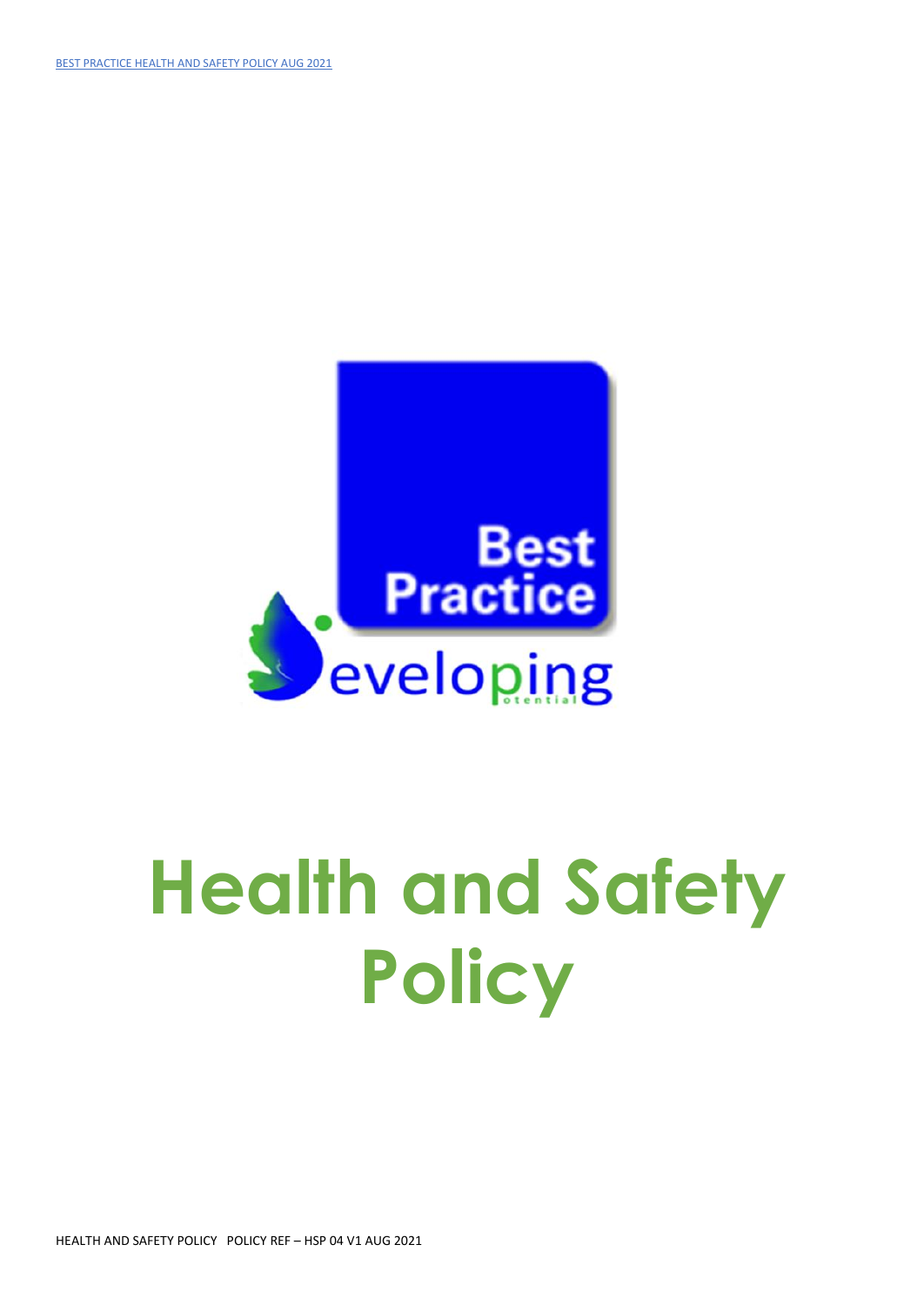| <b>POLICY APPROVAL</b>              |                                                                       |                  |                                         |                                     |            |  |
|-------------------------------------|-----------------------------------------------------------------------|------------------|-----------------------------------------|-------------------------------------|------------|--|
| <b>APPROVAL</b><br><b>REQUIRED</b>  | <b>INDICATE WITH A TICK</b><br>$(\checkmark)$                         |                  | <b>ANNUAL REVIEW</b><br><b>REQUIRED</b> | INDICATE WITH A TICK $(\checkmark)$ |            |  |
|                                     | <b>Yes</b>                                                            | No               |                                         | Yes                                 | No.        |  |
| <b>APPROVAL PANEL</b>               | Managing Director: Sara Goldie<br>Advisory Board Member: Nikki Witham |                  |                                         |                                     |            |  |
| <b>APPROVED BY:</b>                 | <b>NAME</b>                                                           | <b>SIGNATURE</b> |                                         | DATE:                               |            |  |
|                                     | Sara Goldie                                                           |                  |                                         |                                     | 1 AUG 2021 |  |
|                                     | Nikki Witham                                                          |                  |                                         | 1 AUG 2021                          |            |  |
| <b>POLICY REVIEW</b><br><b>DATE</b> | <b>July 2022</b>                                                      |                  |                                         |                                     |            |  |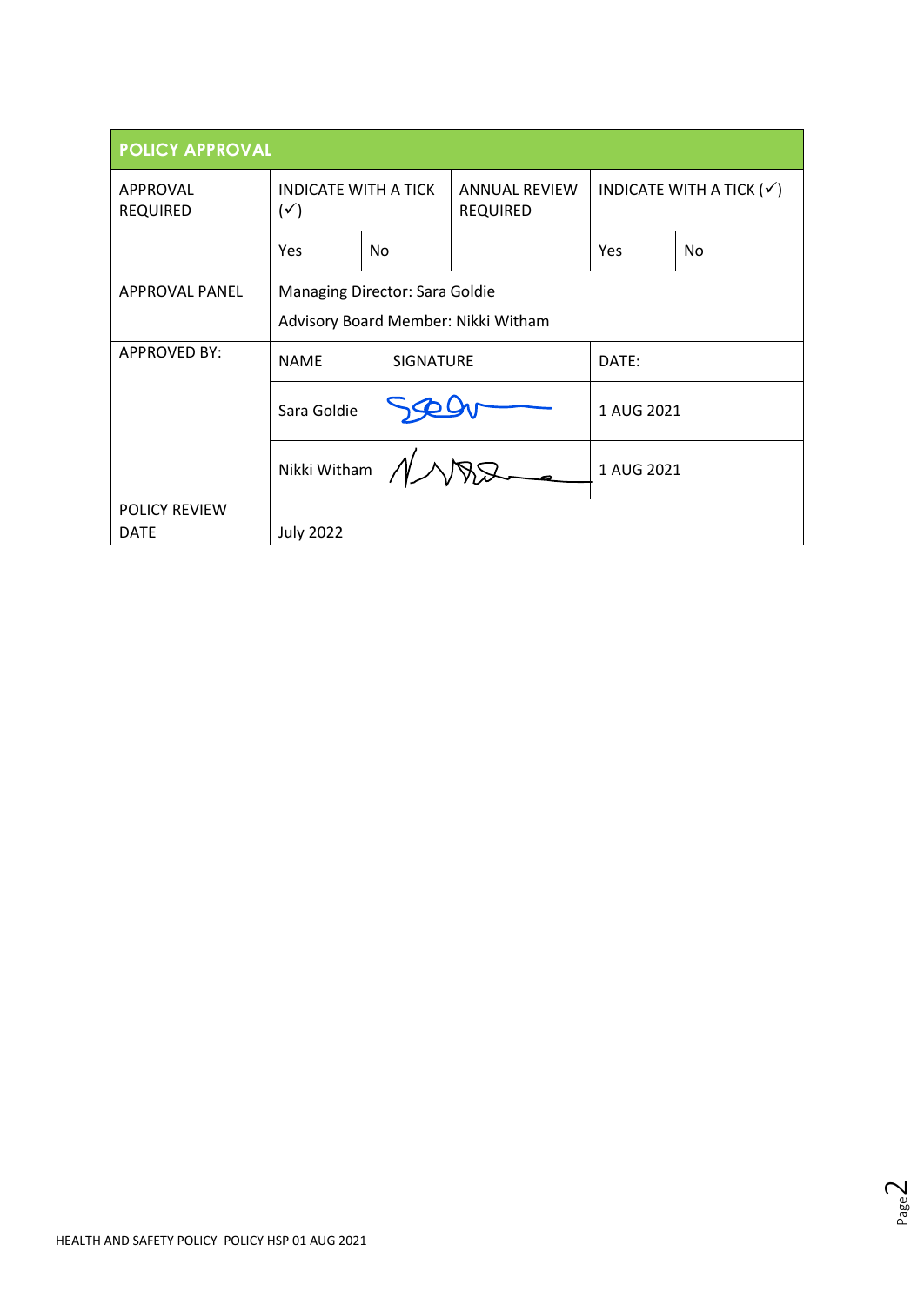# **INTRODUCTION**

 Best Practice are committed to maintaining the health and safety and wellbeing of all of our service users.

We will ensure that the objectives of this policy are communicated to our employees and apprentices, initially through our induction training and our relevant handbooks. We will also monitor progress towards our health and safety and wellbeing objectives at senior leadership level and we will review them annually in consultation with our employees and other interested parties.

The policy is supported by our health and safety management organisation and responsibilities.

We are aware that senior leaders within the company are individually and collectively responsible for health and safety.

The Managing Director is the person with overall responsibility for health and safety. The Managing Director is supported by members of the senior leadership teams who are responsible for managing health and safety matters on a day-to-day basis; the senior leadership team may also be assisted by local managers as delegated.

The senior leadership team will manage our health and safety programme, ensuring that all the essential elements of the system are implemented, monitored and reviewed. However, we are aware that we can only meet our objectives through the efforts of our employees and apprentices; therefore, we have established clear lines of communication and encourage our employees and apprentices to cooperate with us in achieving our objectives.

We recognise that the key to successful health and safety management is to ensure each employee and apprentice is competent to carry out their responsibilities. To this end we have developed and implemented a training policy which clearly defines who is responsible for training and identifies what training each individual needs, based on the results of our risk assessments.

#### **SCOPE**

This policy applies to all employees, apprentices, stakeholders and provision and services undertaken by Best Practice.

#### **DISSEMINATION AND IMPLEMENTATION OF POLICY**

- Employees will be made aware of our Health and Safety policy and procedures through employee inductions, employee handbook and annual training.
- Apprentices will be made aware of our Health and Safety policy and procedures through apprenticeship induction programme, apprenticeship handbook and health and safety working practices across all our training environments.
- Employers will be made aware of our Health and Safety policy and procedures through employer apprenticeship handbook and health and safety working practices across all our training environments.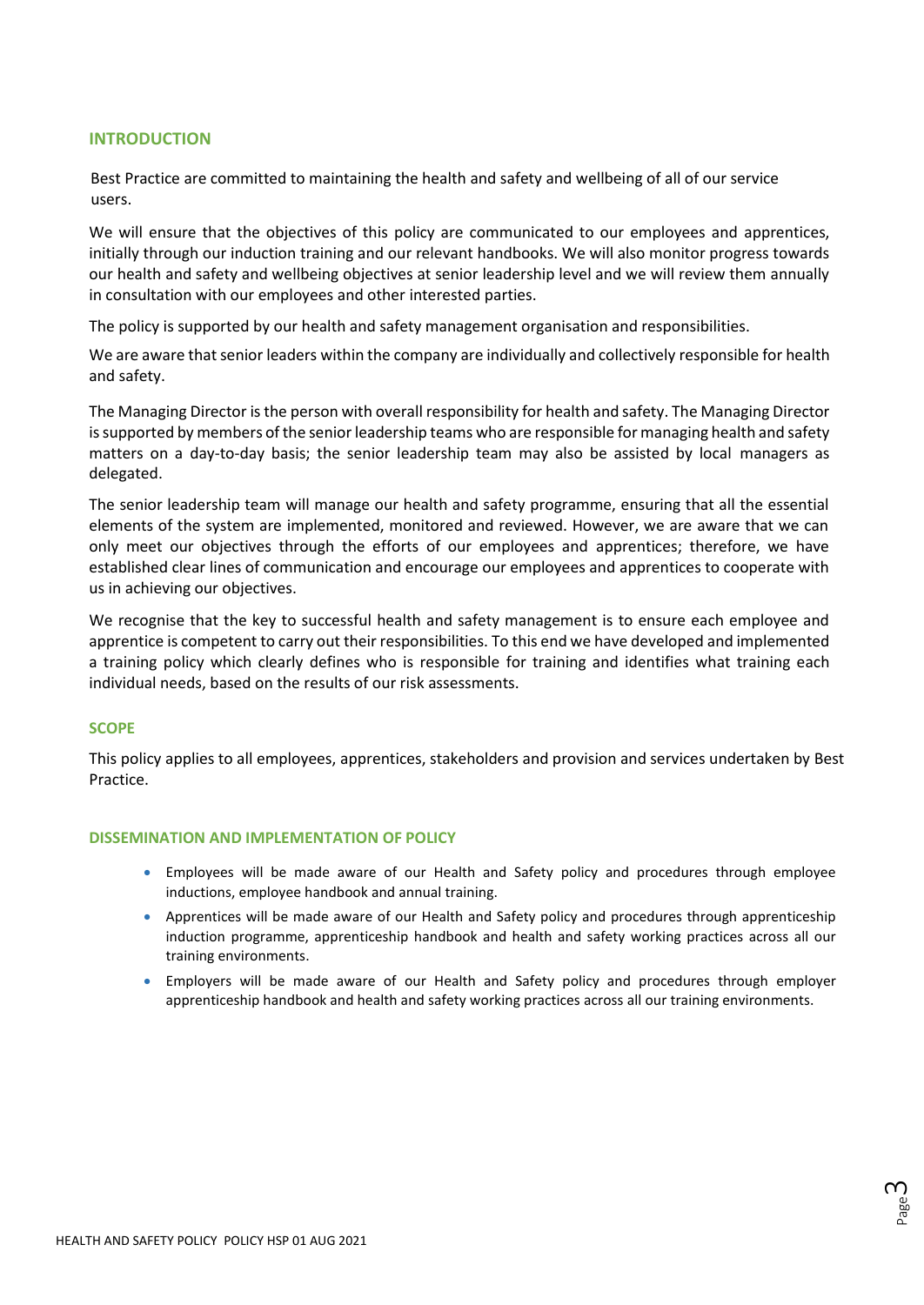# **POLICY STATEMENT**

- To provide adequate control of the health and safety risks arising from our work activities;
- To consult with you on matters affecting your health and safety;
- To provide and maintain safe equipment;
- To ensure safe handling and use of substances;
- To provide information, instruction and supervision for you;
- To ensure you are competent to do your tasks, and to give adequate training:
- To prevent accidents and cases of work-related ill health;
- To maintain safe and healthy working conditions; and
- To review and revise this policy as necessary at regular intervals.

The person with overall legal responsibility for health and safety is the Managing Director.

This person is also responsible for ensuring the day-to-day implementation of this policy unless it has been formally delegated to someone else.

- You are responsible to take reasonable care for your own acts or omissions and the effect that these may have upon the safety of yourself or any other person
- You must use safety equipment or clothing provide to you in a proper manner and for the purpose intended
- If you intentionally or recklessly misuse anything supplied in the interests of health and safety you will be subject to disciplinary procedures
- You must work in accordance with any health and safety procedures, instruction or training that has been given
- You may not undertake any task for which they have not been authorised and for which they are not adequately trained
- You are required to bring to the attention of a responsible person any perceived shortcoming in our safety arrangements or any defects in work equipment
- You are under a duty to familiarise yourself with this policy.
- You must ensure that your area of responsibility is kept in a safe state and is in good repair and inspected on a regular basis
- Implementation of this policy in his or her own department and bringing it to the attention of all employees.
- Ensuring that all risks which are presented by the work for which they are responsible are assessed and recorded, with suitable controls implemented.
- Ensuring compliance with safety precautions that apply to his or her department.
- Ensuring that all new employees are properly inducted into the organisation, which must include an awareness of all precautions and procedures applicable to the job, and the emergency procedures.
- Ensuring that no person is permitted to work at any kind of machinery or hazardous task unless they have been properly and fully instructed.
- Ensuring that all staff are aware of the location of all fire-fighting equipment and alarm call points in the department and are conversant with their effective use.
- Ensuring that any legal requirements relating to the operation of the department are fully complied with, including (but not limited to):
	- (a) Inspection of all fire-fighting equipment
	- (b) Safe use of electrical equipment
	- (c) Maintenance of all appropriate records
	- (d) Necessary safety training of staff
	- (e) Statutory inspections of plant and equipment
	- (f) Provision of first aid equipment and a trained first aiders.
	- (g) Accident investigation
	- (h) Arrangements for maintenance and cleaning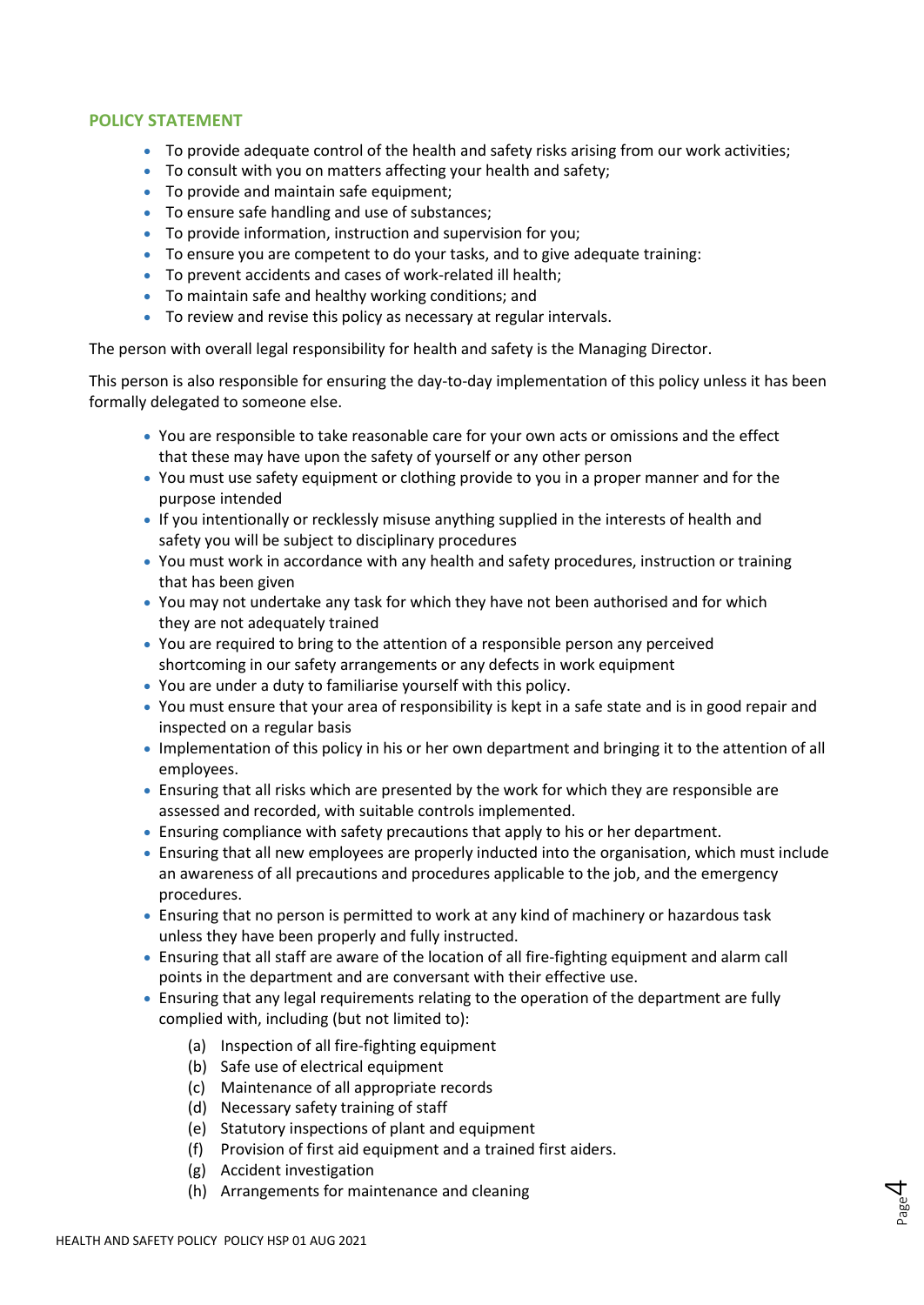- Ensuring that any responsibilities delegated to subordinate staff are clearly identified.
- Ensuring that access to the premises by customers or other members of the general public is strictly limited to safe areas.
- Ensuring that suitable arrangements are in place to safeguard the premises against intruders.
- Ensuring that their area of responsibility is kept in a safe state in good repair and inspected on a regular basis.

# **EMPLOYEES AND APPRENTICES**

It is the duty of all employees and apprentices to take all reasonable care for the health and safety of themselves, and any other persons who may be affected by their acts or omissions at work. They must also co-operate with senior leaders and other employees in fulfilling our objectives and statutory duties.

In particular, they must:

- Comply with the training, information and instruction they have been given.
- Not attempt to carry out hazardous work or use hazardous machinery unless they have been trained and authorised to do so.
- Carry out their work safely and without undue risk to themselves, colleagues and others who may be affected by their actions, and not intentionally interfere, misuse or ignore arrangements, controls and items provide for health and safety purposes.
- Check tools and equipment before using them, and not to use equipment which they know to be faulty.
- Ensure that any damaged equipment is reported immediately to their manager/supervisor and removed from service until it is repaired.
- Not bring any equipment, tools, radios, etc. onto premises without first obtaining permission from their supervisor/manager.
- Conduct themselves in a responsible manner while on the Best Practice business, be alert for hazards and refrain from any form of horseplay.
- To prevent accidents and cases of work-related ill health;
- Comply with the arrangements for reporting accidents and ill health.
- Comply with the arrangements for emergencies and fire as they have been instructed.
- Use the personal protective equipment, clothing or safeguards provided and ensure that personal protective equipment is stored correctly and kept in good condition.
- Co-operate with management, colleagues, safety representatives and advisors promoting safe working practices.
- Keep their work areas tidy and clear of hazards.
- Report accidents, incidents and hazards they observe to their manager/supervisor.

# **FIRE /EMERGENCY**

We are all responsible for, in addition to any duties set out in this document or elsewhere, assisting in meeting the objectives of the health and safety policy, and in particular:

- Being familiar with the emergency procedures.
- Taking appropriate and effective action if a fire or emergency occurs.
- Identifying hazards in the workplace and recording and report their observations.
- Ensuring that escape routes and doors are kept clear and are available for use.
- Ensuring fire doors are kept closed.
- Checking suitable and sufficient notices are displayed.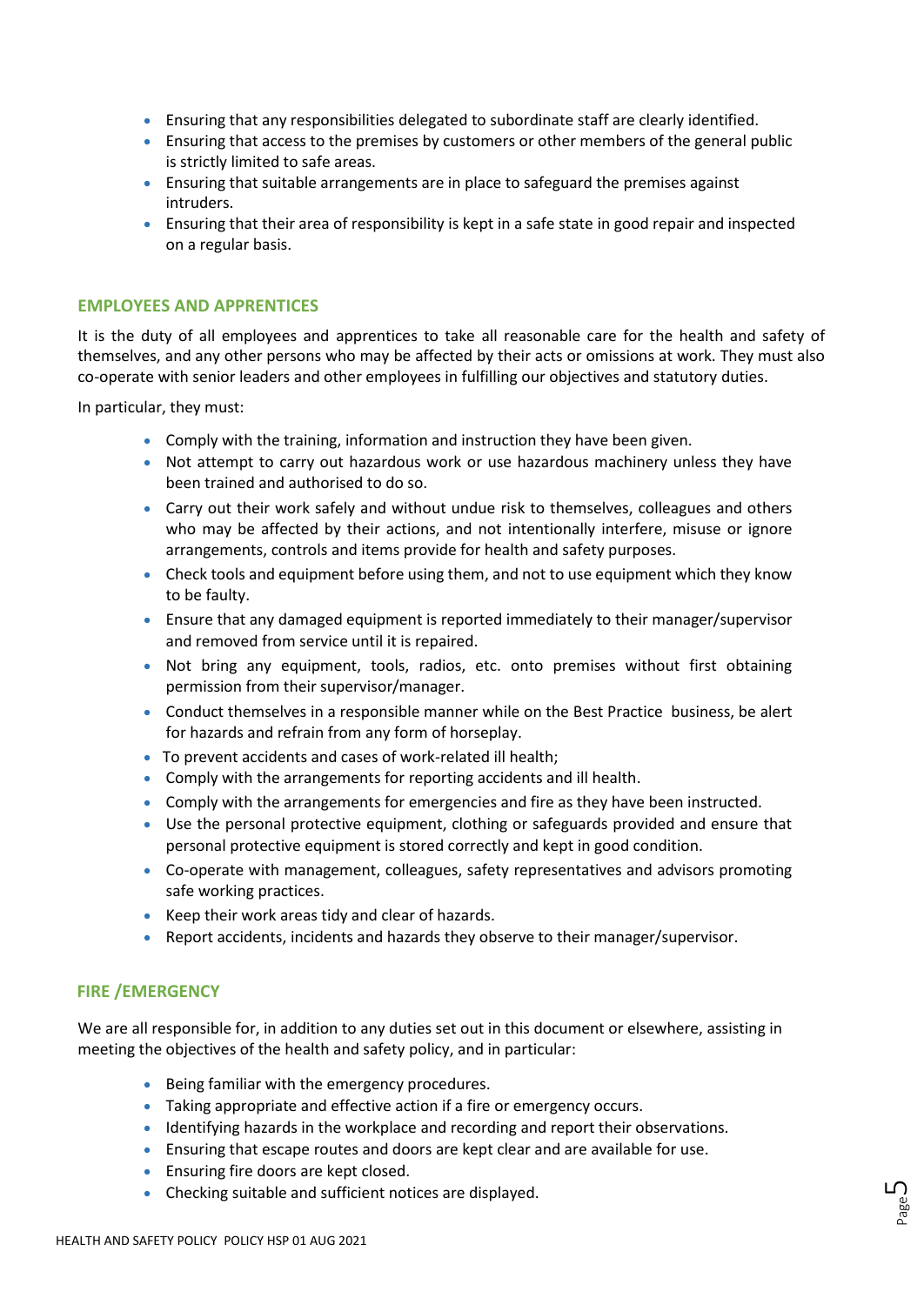- Ensuring appropriate extinguishers are in place and are subject to regular maintenance.
- Ensuring fire alarms and emergency lighting is checked and serviced.

# **If a fire is discovered, you should:**

- Ensure that the alarm has been raised.
- Evacuate from the building or area involved and check that any staff or apprentices or visitors with disabilities are assisted as planned.
- Ensure the fire service has been called.
- Go to the designated assembly point.
- Conduct a roll call.
- Ensure all persons have been accounted for and remain in the roll call area until instructed otherwise.
- Report to the senior leader to confirm all persons are accounted for and report any persons missing.

#### **ILLNESS/ACCIDENT**

 Best Practice has made adequate arrangements and reporting procedures for dealing with accidents, incidents and serious illness of all service users, including employees and apprentices. These arrangements include:

- The provision of first aid
- Adequate arrangements for first aid materials have been made.
- Adequate arrangements for first aid personnel has been made.
- All accidents and first aid treatments rendered are recorded.
- Arrangements exist for employees to report to management accidents/near misses and so on to enable suitable remedial action.
- All legally reportable accidents, incidents and ill-health are or will be reported to the enforcing authority and investigated.
- Accident, incident, ill-health and first aid arrangements are made known to all employees, employers and apprentices through the employee handbook and induction process, apprentice handbook and apprentice induction programme and progress reviews and employer handbook and health and safety risk assessment.

#### **FIRST AIDERS**

First Aiders are responsible for, in addition to any duties set out in this document or elsewhere, assisting in meeting the objectives of the health and safety policy, and in particular:

- Being familiar with the emergency procedures and ensuring suitable and sufficient notices are displayed detailing the procedures.
- Maintaining a valid first aid at work certificate issued by an HSE approved first aid training centre.
- Attending appropriate additional courses to maintain their expertise as required remain up to date on the latest treatments.
- Being aware of the various hazards likely to be the cause of injury and the appropriate first-aid treatment necessary.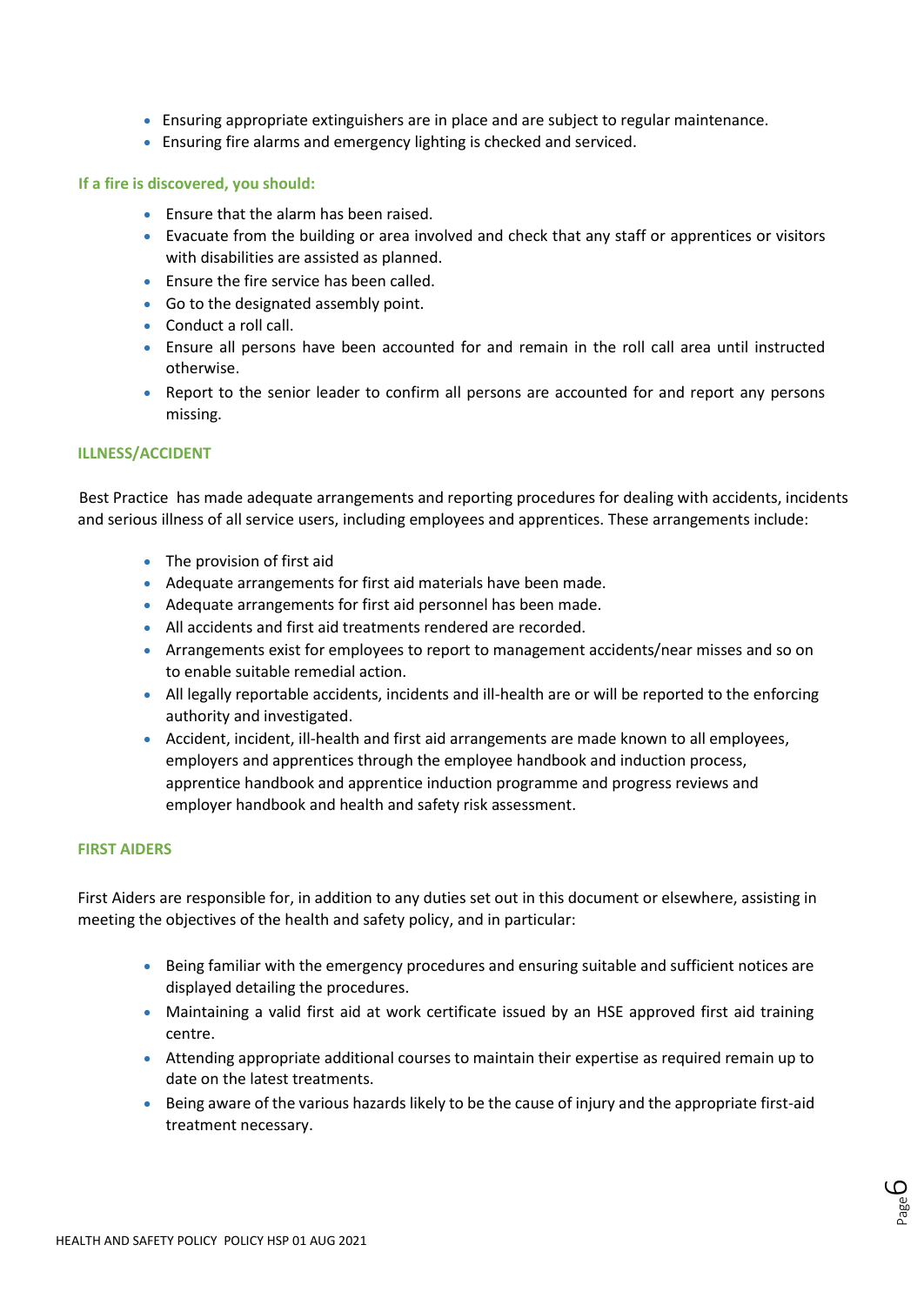- Taking charge when someone is injured or falls ill and providing treatment or advice within the limits of their training and experience and referring any cases of doubt to a hospital or doctor.
- Checking that appropriate and sufficient first-aid boxes are sited about the premises, and they are properly stocked and maintained.
- Checking that appropriate and sufficient eye wash facilities are sited about the premises and maintained.
- Recording details of all accidents and treatments in the appropriate incident log.
- Ensuring the Relevant Manager is advised of all accident and incidents to ensure the appropriate investigations can be completed.

# **ACCIDENT AND EMERGENCY PROCEDURE**

- Do not leave the patient alone and render first aid if possible, but only if you are trained to do so.
- Contact the first aider
- They will arrange help for the patient or organise transport to the Accident & Emergency Department if required.

# **FOLLOWING AN ACCIDENT**

Complete an Accident, Incident or Dangerous Occurrence Reporting Form and submit to Health and Safety Lead, and relevant member of the Senior Leadership Team.

Report the accident immediately to a member of the Senior Leadership Team.

# **REPORTING OF INJURIES, DISEASES AND DANGEROUS OCCURRENCES REGULATIONS**

The Health and Safety Lead must be informed immediately in the event of a serious accident or incident, including a near miss and also when an employee, apprentice or self-employed person working under Best Practice 's control remains absent for more than seven consecutive days, following an accident at Best Practice or if they have been detained in hospital.

- (a) Following an accident, a member of staff must complete an Accident, Incident or Dangerous Occurrence Reporting Form, which must be submitted to their line manager and then the Health and Safety Lead immediately.
- (b) When completing an Accident, Incident or Dangerous Occurrence Reporting Form regarding an accident to an apprentice. If an apprentice is funded through an external contract, this fact must be recorded on the form. All Accident forms must be completed in full.
- (c) Notify Line manager.